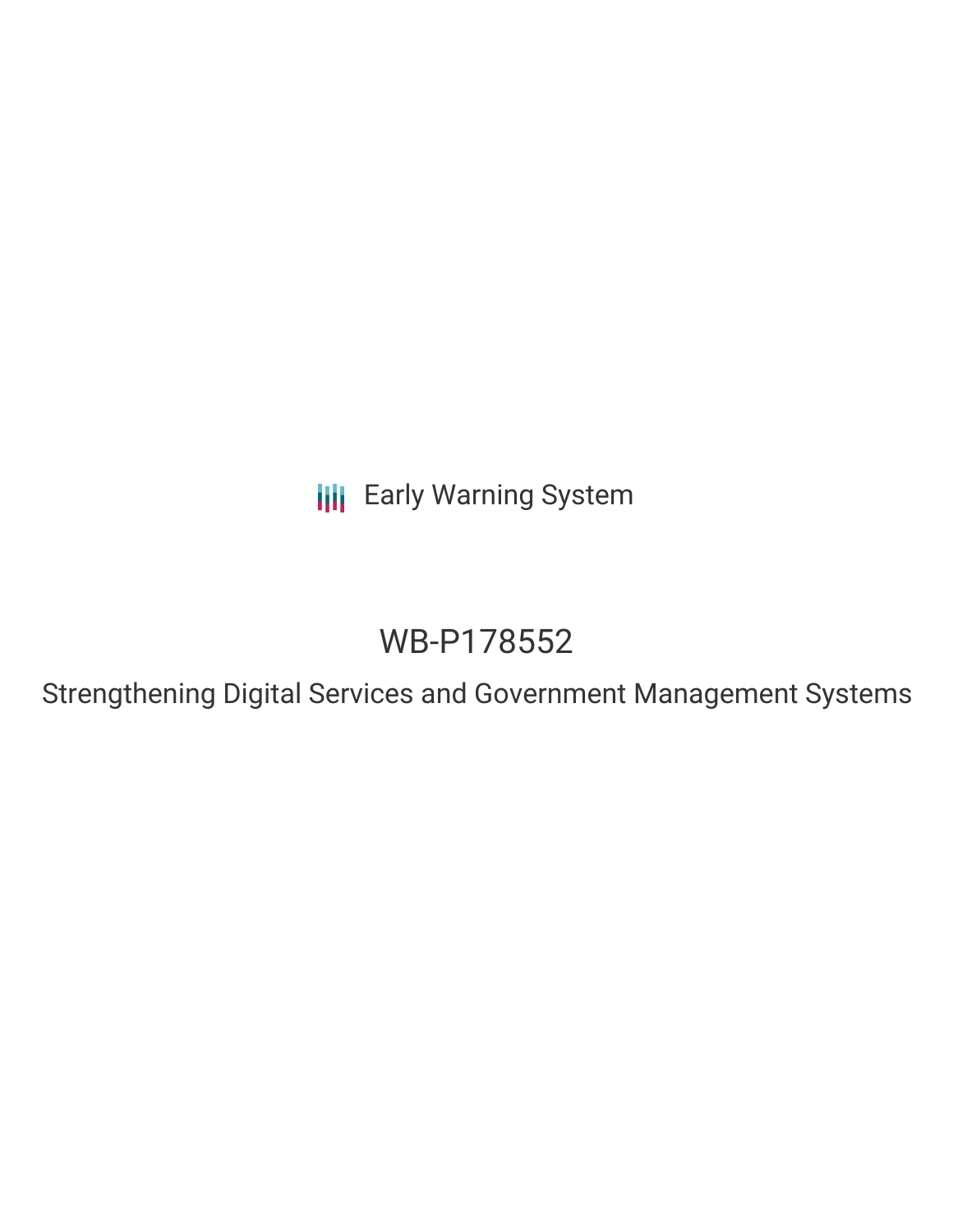

# Early Warning System Strengthening Digital Services and Government Management Systems

#### **Quick Facts**

| <b>Countries</b>               | Ecuador              |
|--------------------------------|----------------------|
| <b>Specific Location</b>       | UNINFORMED           |
| <b>Financial Institutions</b>  | World Bank (WB)      |
| <b>Status</b>                  | Proposed             |
| <b>Bank Risk Rating</b>        | U                    |
| <b>Borrower</b>                | Goverment of Ecuador |
| <b>Sectors</b>                 | Law and Government   |
| <b>Investment Type(s)</b>      | Loan                 |
| <b>Investment Amount (USD)</b> | \$150.00 million     |
| <b>Project Cost (USD)</b>      | \$150.00 million     |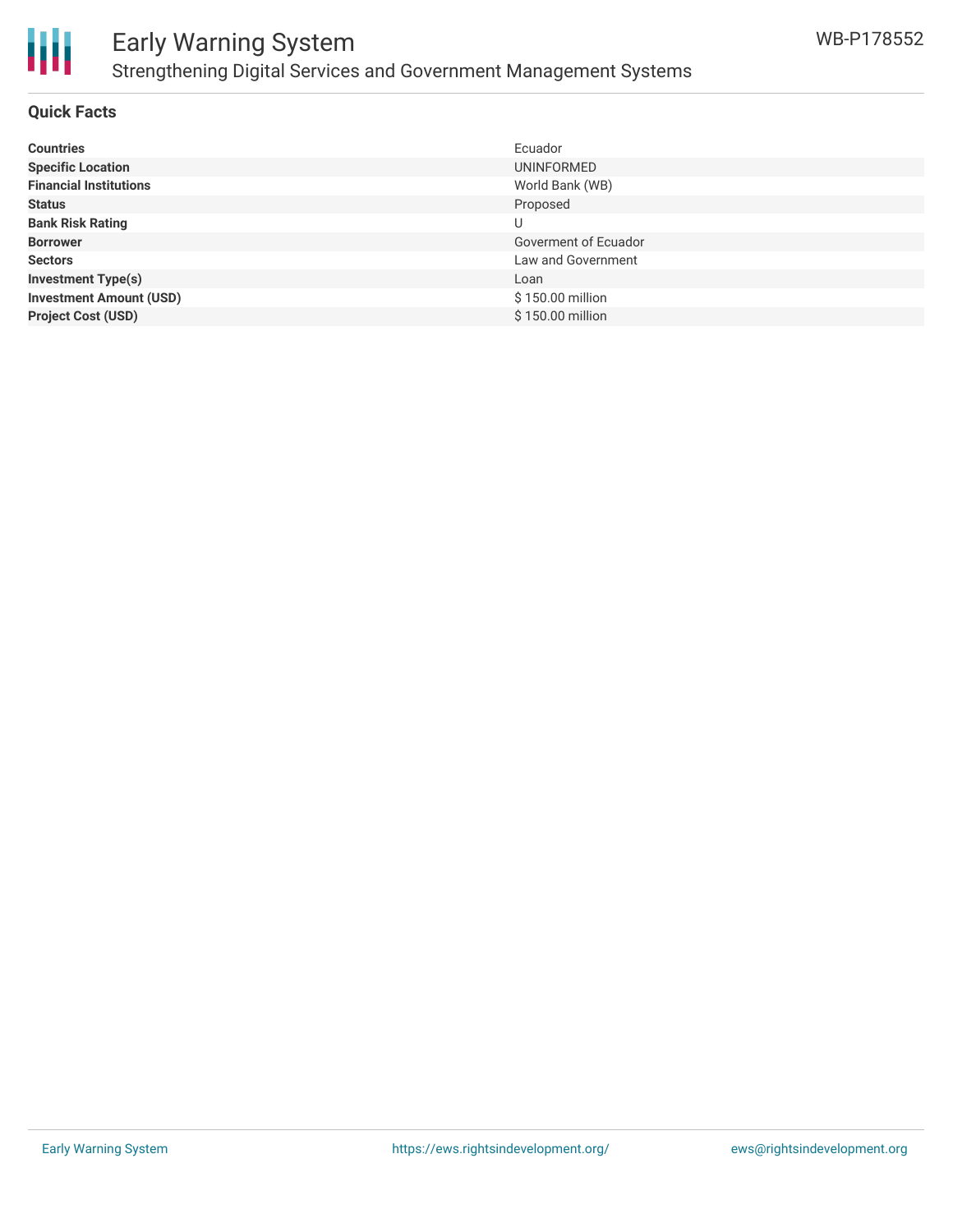

## **Investment Description**

World Bank (WB)